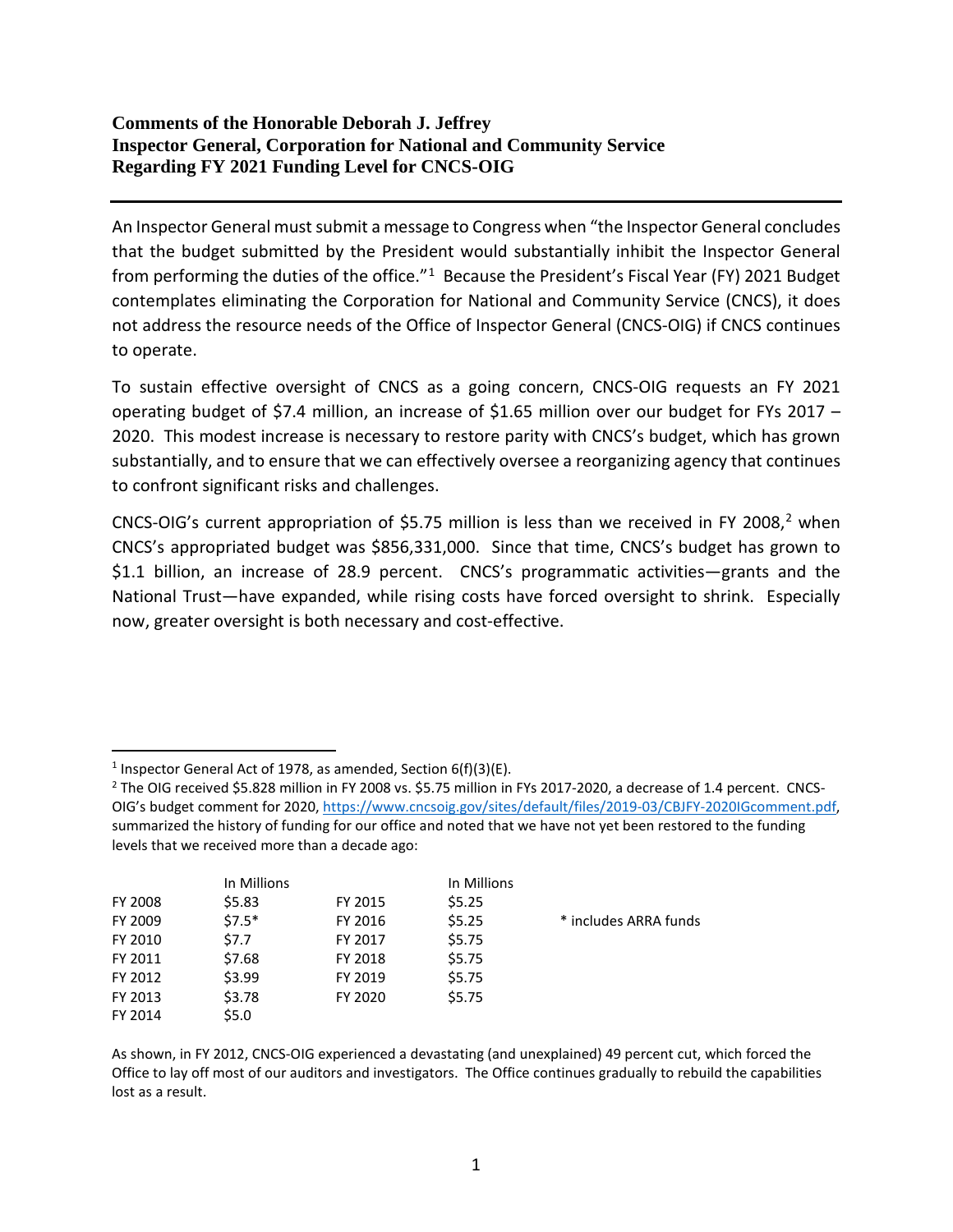## *Mission and Recent Accomplishments*

CNCS-OIG promotes efficiency and effectiveness in CNCS programs and holds CNCS officials and grantees accountable for misconduct. We strengthen CNCS by conducting audits and reviews to identify wasteful spending and mismanagement, investigating fraud and wrongdoing, recommending appropriate policies and best practices, and taking other steps to prevent and detect fraud, waste, and inefficiencies in CNCS programs and operations. Our recent work has been instrumental in:

- Recovering more than \$3.7 million in False Claims Act settlements<sup>3</sup> for grant fraud detected in investigations and audits, during our first year of stepped-up civil enforcement in partnership with U.S. Attorney's Offices across the United States;
- Protecting the integrity of Federal grant programs by securing five government-wide debarments of individuals who are not presently responsible, with three additional proposals pending and others awaiting action;
- Identifying pervasive material weaknesses in CNCS's financial accounting and reporting, including finding \$100 million of excess funds improperly obligated in the National Service Trust, and leading CNCS to enter into a shared services agreement with the Department of the Treasury that will ultimately strengthen financial management of the public's \$1 billion investment in national service;
- Preventing convicted murderers and registered sex offenders from participating in national service by persuading CNCS to outsource grantees' required criminal history checking to a qualified vendor and proposing regulations that would require use of the vendor, thereby solving a longstanding safety and compliance problem and simultaneously reducing improper payments.
- Identifying challenges and risks arising from CNCS's Transformation and Sustainability Plan, which is reorganizing the agency's grantmaking and administration and intended to address deficiencies in its business infrastructure.

## *Resources Needed for Effective Oversight*

We appreciate the support that CNCS-OIG has received from the Corporation's leadership and from the Congress for this important oversight work. However, in order for CNCS-OIG to oversee national service and to prevent, detect and recover fraud and waste, the OIG must be adequately funded on pace with CNCS's growth.

<span id="page-1-0"></span><sup>&</sup>lt;sup>3</sup> This figure includes a settlement agreement that is about to be executed.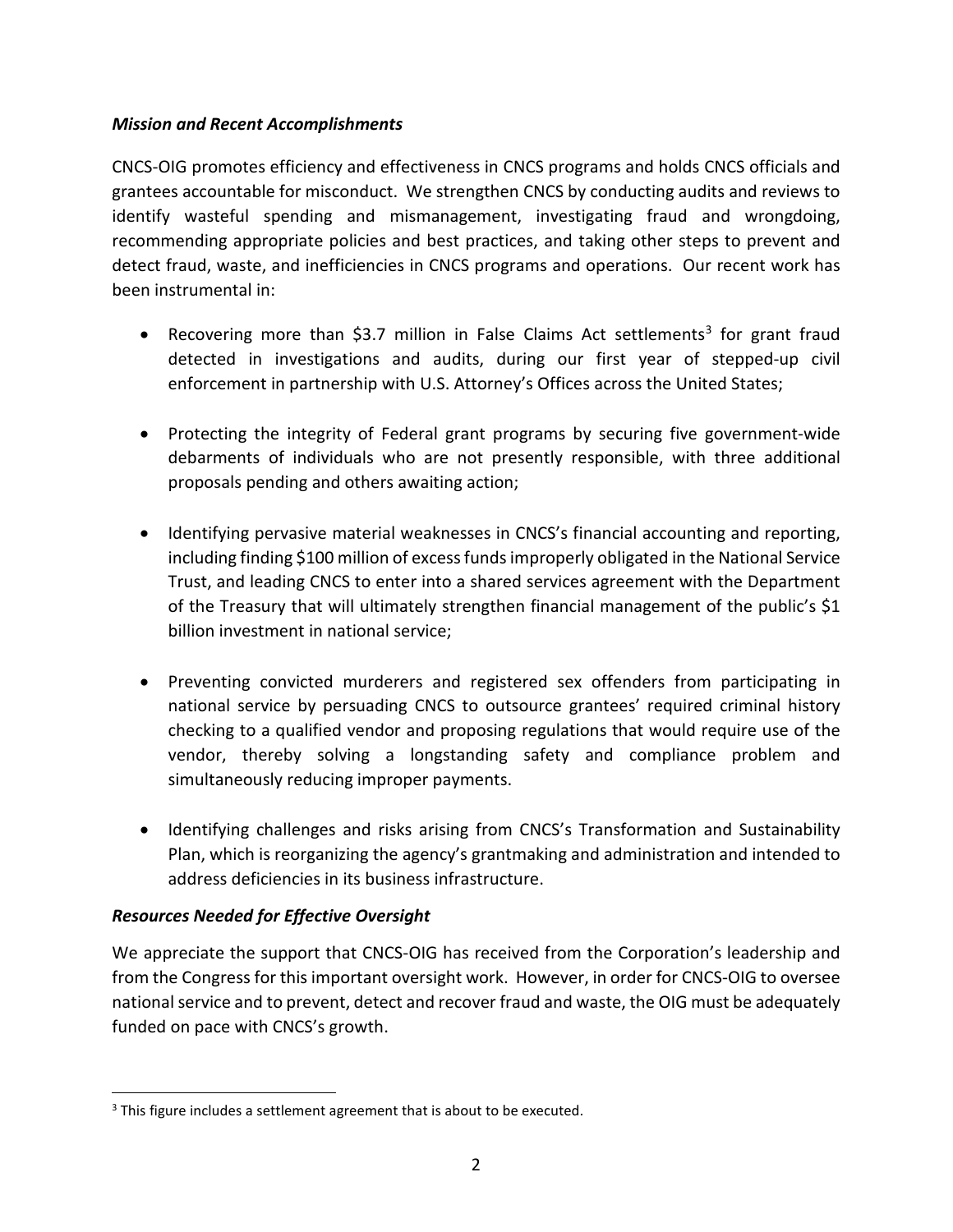CNCS's budget has grown by 28.9 percent since 2008. Most of the \$247 million increase expanded the National Service Trust and programmatic grants; the grant portfolio includes about 3,000 grants per year. The need for oversight is particularly acute as CNCS reorganizes and experiments with new grant management, administration and monitoring approaches, which are being implemented without pilot testing. The AmeriCorps and Senior Corps programs are being administered by a workforce that will have experienced nearly 50 percent turnover by the end of FY 2020. We have been advised that staffing in the regional offices will be insufficient to implement key features of the new grant risk model that CNCS has spent two years developing. This challenging environment warrants oversight to ensure that grantees receive the service and support needed to sustain successful programs and that CNCS manages those grants prudently and effectively.

Against the substantial growth and increasing complexity at CNCS, the OIG's budget remains slightly below its 2008 level of \$5.83 million. At the same time, our costs have risen sharply, effectively reducing the amount of oversight that we can provide. CNCS-OIG's staff is 24 percent smaller now than in 2008, but personnel costs now consume 67 percent of our budget, vs. 51 percent in 2008.[4](#page-2-0)

The budget disparity has immediate consequences. At our current level of funding, CNCS-OIG cannot pursue all of the potentially significant fraud cases that come to our attention. Our investigations include embezzlement by grantee officials, false claims arising from multimilliondollar time and attendance fraud and fraudulent receipt of unearned education awards, and misapplication of funds. Fraud deprives at-risk communities of needed support, and vigorous, timely enforcement is essential to safeguard national service funds, deter fraudsters and make the public whole. As of this writing, seven cases have been accepted for Federal civil or criminal prosecution, and additional cases are being prepared for referral. Prosecutors have praised our work and are eager to assist us. These cases are complex and labor-intensive, and our six investigators and one lawyer are overcommitted. With about 75 investigations being handled by our six agents, our backlog is growing. We regularly become aware of new allegations, and proactive efforts will expose further undetected fraud. Our current resources can barely scratch the surface, leaving national service vulnerable to unscrupulous actors.

Ongoing oversight is also needed for CNCS's major investment in information technology for grants management. In FY 2019, CNCS wrote off \$33.8 million for its unsuccessful attempt to develop a new grants management information system to replace its outdated eGrants system. CNCS also spent an additional \$3.9 million to assess the salvageability of the prior procurement and to develop a proof-of-concept system design that may never be used. The expenditure of these substantial sums, without tangible benefit to the taxpayers, demonstrates the need for careful oversight of any future acquisitions of this kind.

<span id="page-2-0"></span><sup>4</sup> In FY 2008, the OIG had 29 permanent positions, at a cost of \$3 million, against a budget of \$5.83 million. In FY 2020, we have 22 permanent positions, at a cost of \$3.86 million, against a budget of \$5.75 million.